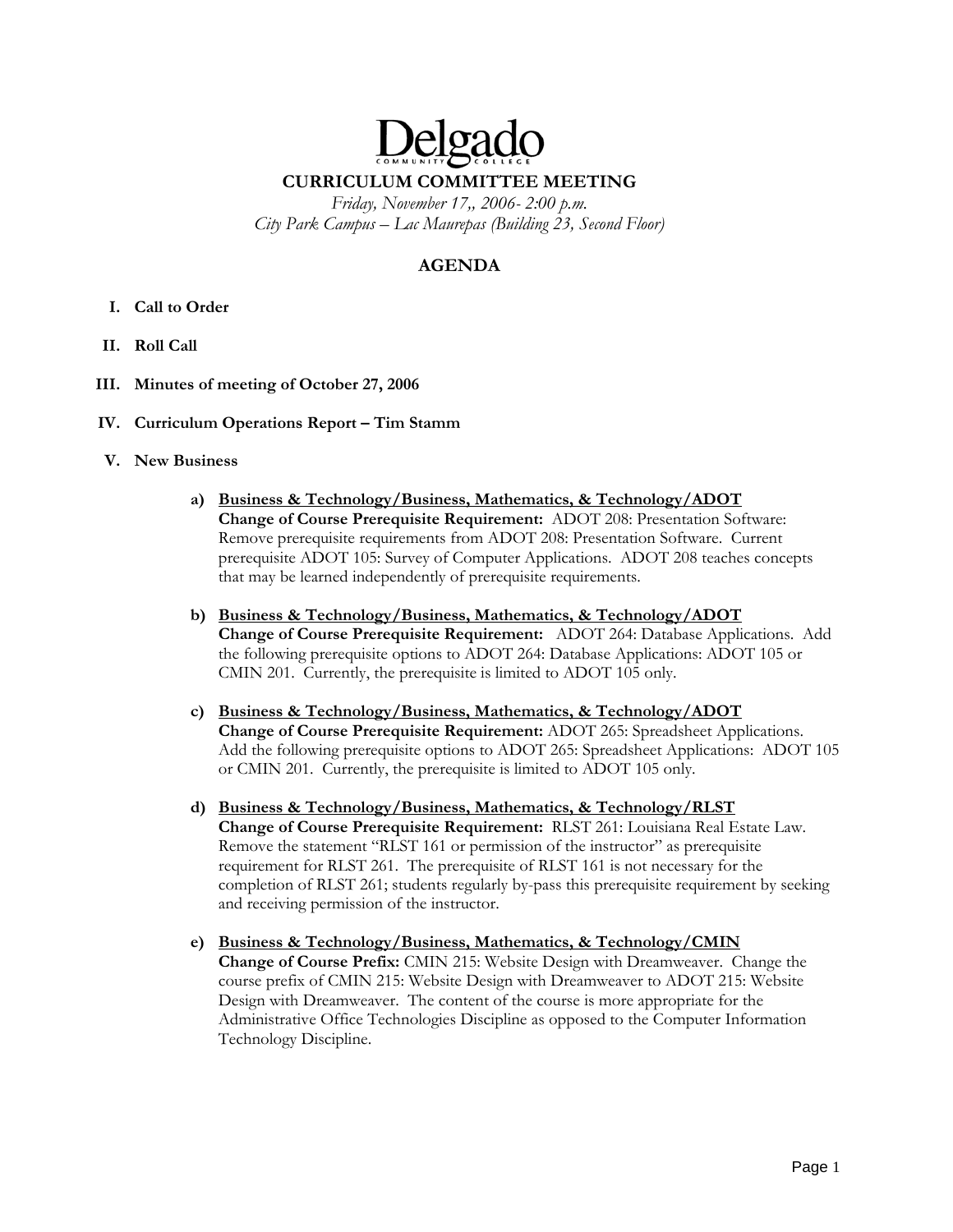- **f) Business & Technology/Business, Mathematics, & Technology/CMIN Change of Course Title:** CMIN 250: Introduction to JAVA. Change the course title of CMIN 250: Introduction to JAVA to CMIN 250: JAVA Programming.
- **g) Business & Technology/Business, Mathematics, & Technology/CMIN Change of Course Description:** CMIN 250: JAVA Programming. Change the course description of CMIN 250: JAVA Programming to state: "Covers the fundamental elements of programming using the JAVA programming language. Project activities allow students to practice important JAVA skills and techniques. Prerequisite: CMIN 203 and programming experience in any other language." Course description currently states: "Introduction to the Internet and JAVA programming language. Prerequisite: CMIN 203."

# **h) Business & Technology/Business, Mathematics, & Technology/CMIN**

**Change of Course Description/Change of Course Prerequisite Requirements:** CMIN 266: Database Management Systems. Change the course description of CMIN 266: Database Management Systems to state: "Covers the fundamental elements of a database management system, its role in information systems, and its relationship to programming languages. Design of a relational database management is taught, followed by implementation. Also covered are: functions of a DBMS, database administration, and system structures for a DBMS (desktop, network server, client-server, web, distributed). Prerequisites: CMIN 203, ADOT 264, and one of the following: CMIN 206 or CMIN 211 or CMIN 250." Course description currently states: "Building and development of interactive web application using the latest programming languages and database applications. Includes DBMS, HTML, JavaScript, Visual Basic, and SQL. Prerequisite: CMIN 203."

#### **i) Business & Technology/Business, Mathematics, & Technology/CMIN**

**New Course:** CMIN 216: Fundamentals of Information Technologies and Systems. Creation of a new survey course, CMIN 216: Fundamentals of Information Technologies and Systems, aimed at providing students with the necessary foundation for an understanding of the Computer Information Technology program. The course will cover the fundamentals of information system and information technology concepts, strategies, and skills.

## **j) Business & Technology/Business, Mathematics, & Technology/CMIN New Course:** CMIN 204: Internet/Web Technologies. Creation of a new course, CMIN 204: Internet/Web Technologies, that provides an introduction to the technologies, tools, and uses of the Internet and website development. The course will prepare students for the CIW Foundations Exam and will provide the technology foundation for the Internet/Web concentration in the CMIN program.

- **k) Business & Technology/Business, Mathematics, & Technology/BUSL New Course:** BUSL 202: Introduction to the Legal Profession. Creation of a new course, BUSL 202: Introduction to the Legal Profession, that provides an overview of the American legal system and the legal profession.
- **l) Business & Technology/Business, Mathematics, & Technology/ACCT New Course:** ACCT 205: Financial Accounting. Creation of a new course, ACCT 205: Financial Accounting. This course will be used in place of ACCT 201 and ACCT 202 in the Business Administration program; ACCT 201 and ACCT 202 will remain in the curriculum and will be the required courses in the Accounting program.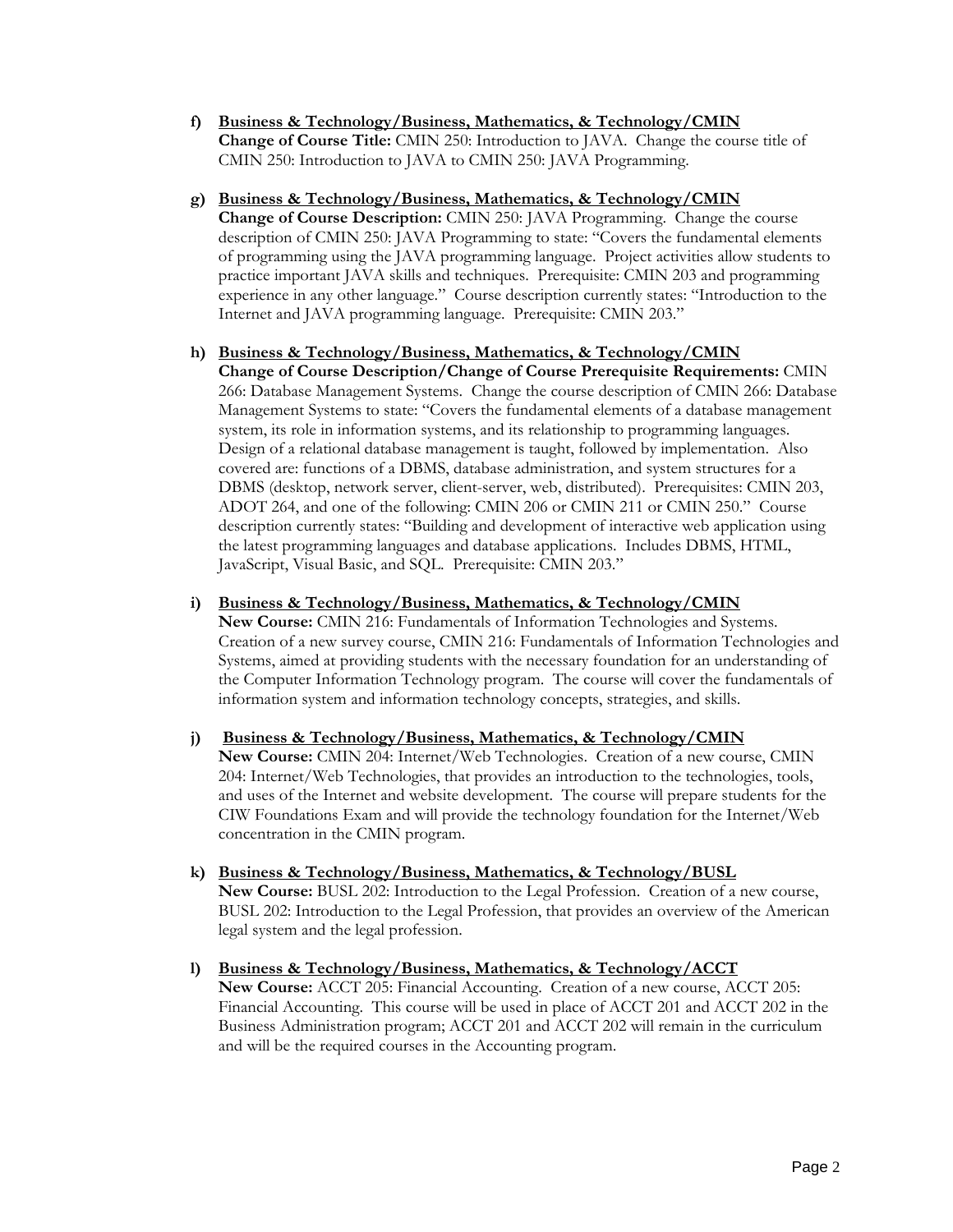**m) Business & Technology/Business, Mathematics, & Technology/BUSL New Course:** BUSL 250: Legal Environment of Business. Creation of a new course, BUSL 250: Legal Environment of Business. This course will replace BUSL 241 and BUSL 242 in the Business Administration program.

#### **n) Business & Technology/Business, Mathematics, & Technology/ADOT**

**Program Revision:** Legal Secretary Certificate of Technical Studies (CTS). Revise the curriculum of the CTS in Legal Secretary as follows: Remove BUSL 241: Business Law I from Required Course in Major. Add BUSL 202: Introduction to the Legal Profession to Required Courses in Major. Total program hours remain the same. The course BUSL 202 better meets the needs of the Legal Secretary program as it covers a broader spectrum of legal topics and explores information regarding various legal careers.

#### **o) Business & Technology/Business, Mathematics, & Technology/BUSG**

**Program Revision:** Business Administration Associate of Science (AS). Revise the curriculum of the AS in Business Administration to prepare students for transfer to a baccalaureate degree program immediately upon graduation. The degree is designed to provide the foundation students need to succeed in majors such as: Accounting, Business Administration, Management, or Marketing.

#### **p) Business, Mathematics, & Technology/LOGT**

**Program Revision:** Logistics Technology Certificate of Technical Studies (CTS). Addition of ADOT 105: Survey of Computer Applications to the Logistics Technology Certificate of Technical Studies program. ADOT 105 is a prerequisite to ADOT 264: Database Applications, a Required Related course in program. Program increases from 21 credit hours to 24 credit hours.

# **VI. Consent Agenda:**

# **a) CHEM-101: Elementary Chemistry**

**Change in Course Prerequisite Requirements:** Change perquisite to state: "Prerequisite: MATH 096 or ACT of 18-21 or 23-32 on the Delgado Community College Math Placement Test." Current Prerequisite: "Prerequisite: MATH 096."

# **b) CHEM-141: General Chemistry I**

**Change in Course Prerequisite Requirements:** Change prerequisite to state "Prerequisites: High school chemistry or CHEM 101, MATH 118 or ACT of 22-26 or 33-45 on the Delgado Community College Math Placement Test." Current Prerequisite: "High school chemistry or CHEM 101, MATH 118."

# **c) PHYS-101: Elementary Physics**

**Change in Course Prerequisite Requirements:** Change prerequisite to state "Prerequisites: MATH 096 or ACT of 18-21 or 26-32 on the Delgado Community College Math Placement Test." Current Prerequisite: "MATH 096, DCC Math Placement score = 26 or ACT Math score  $= 20$ ."

#### **d) PHYS-141: General Physics I**

**Change in Course Prerequisite Requirements:** Change prerequisite to state "C or better in MATH 130; high school physics or PHYS 101." Current Prerequisite: "MATH 130; high school physics or PHYS 101."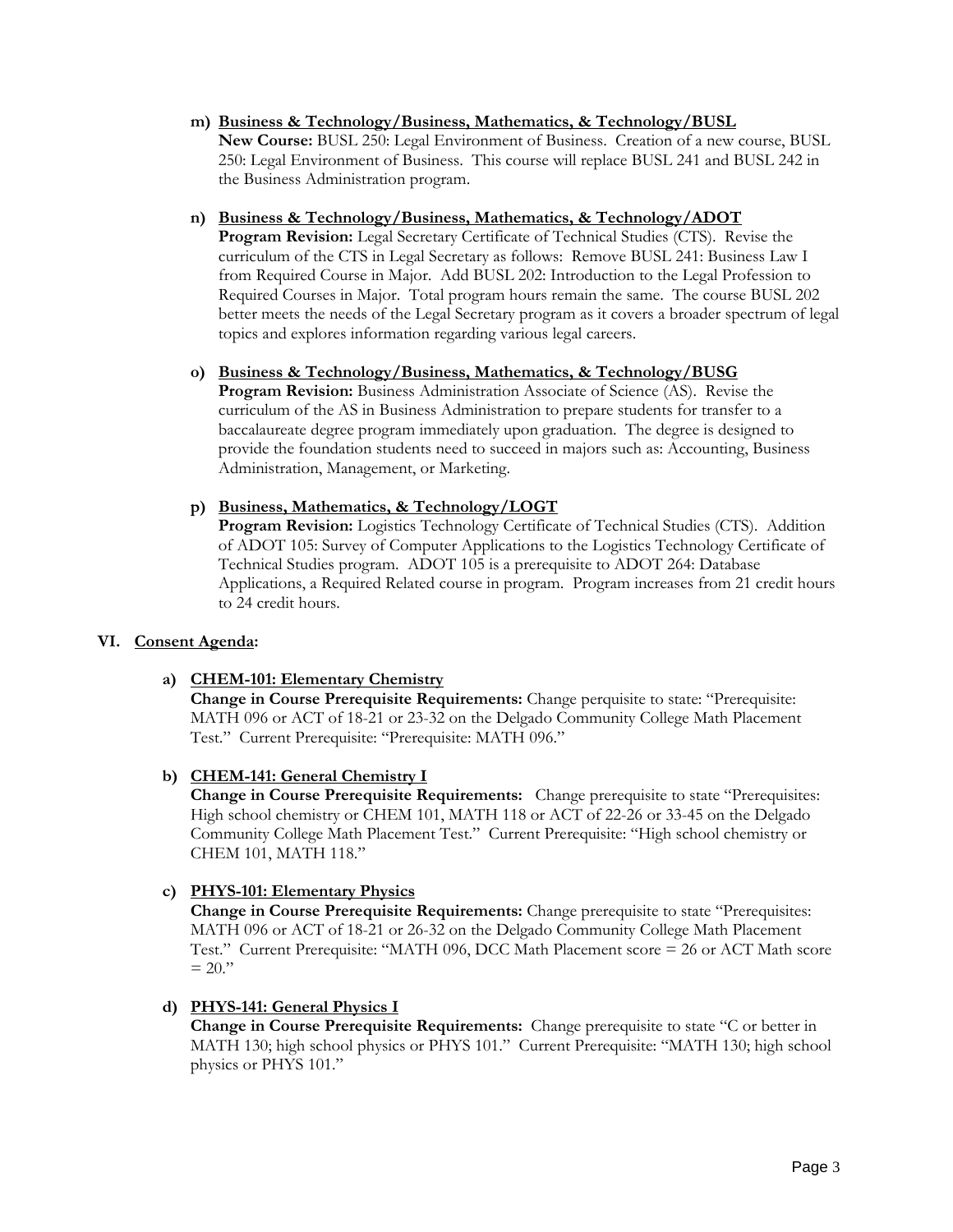#### **e) MATH-090: Basic Mathematics**

**Addition of Course Prerequisite Requirements:** Add the following prerequisite requirement "A score of 0-6 on the Delgado Community College Math Placement Exam."

#### **f) MATH-091: Basic Mathematics Review**

**Addition of Course Prerequisite Requirements:** Add the following prerequisite requirement "A score of 7-11 on the Delgado Community College Math Placement Exam."

# **g) MATH-096: Introductory Algebra II**

**Change in Course Prerequisite Requirements:** Change prerequisite to state "C or better in MATH-095 or MATH-113, or a score of 19-25 on the Delgado Community College Math Placement Exam.: Current Prerequisite: "C or better in MATH 095 or MATH 113, or a score of 19-25 on the Delgado Community College Placement Exam, or an enhanced ACT score of 18-  $19.$ "

#### **h) MATH-151: Finite Mathematics**

**Change in Course Prerequisite Requirements:** Change the prerequisite to state "C or better in MATH 130 or MATH 128." Current prerequisite: "C or better in MATH 130."

#### **i) MATH-123: Elementary Number Structure**

**Change in Course Prerequisite Requirements:** Change the prerequisite to state "C or better in MATH 118, or a score of 33-45 on the Delgado Community College Math Placement Exam, or an ACT score of 22 or above." Current Prerequisite: "C or better in MATH 118."

#### **j) MATH-131: Pre-Calculus Trigonometry**

**Change in Course Prerequisite Requirements:** Change the prerequisite to state "C or better in MATH 130 of ACT score of 27 or above." Current Prerequisite: "C or better in MATH 130."

# **k) MATH-120: Math Survey with Applications**

**Change in Course Prerequisite Requirements:** Change the prerequisite to state "C or better in MATH 096 or a score of 26-32 on the Delgado Community College Placement Test or an ACT score of 18-21." Current Prerequisite: "C or better in MATH 096 or a score of 26-32 on the Delgado Community College Placement Exam or an Enhanced ACT score of 20-21."

# **l) MATH-118: Algebra for College Students**

**Change in course description and course prerequisite Requirements:** Change the course description to state "Solving and graphing linear and absolute value equations and inequalities; solving quadratic and rational equations; operations with radical expressions and complex numbers; point-slope and slope intercept formulas; an introduction to function notation and the parabola. Prerequisite: "C" or better in MATH 096 or a score of 26-32 on the Delgado Community College Math Placement Exam, or an ACT score of 18-21." Current description "Solving and graphing linear and absolute value inequalities; rational expressions and complex fractions; solving quadratic and rational equations; operations with radical expressions; distance, point-slope, and slope intercept formulas; an introduction to function notation and the parabola. Prerequisite: "C" or better in MATH 096, or a score of 26-32 on the Delgado Community College placement exam, or an Enhanced ACT score of 18-21."

#### **m) MATH-203: Statistics**

**Change in Course Prerequisite Requirements:** Change the prerequisite to state "C or better in MATH 130 or MATH 128." Current prerequisite: "C or better in MATH 130."